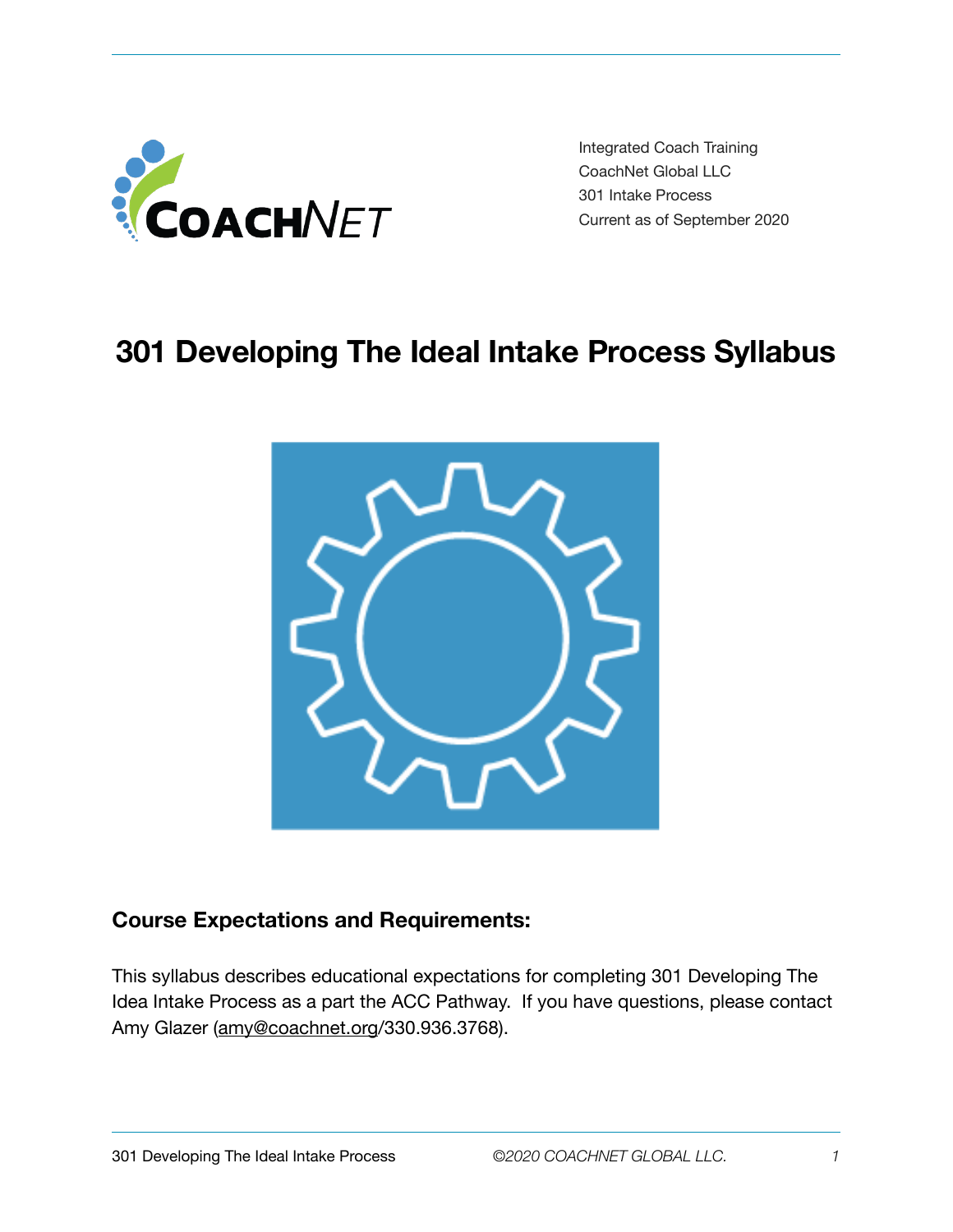Basic Information:

- 301 Developing The Ideal Intake Process
- Online

## **Number of Coach Specific Training Hours**:

- 4 x 60 minute class sessions (online) or 2 x 120 minute Turbo.
- CoachNet uses a system called Zoom Meeting for our online training. You can access it through the Zoom Meeting app, or through your browser. You can acquire the link through [CoachNet.org](http://CoachNet.org) under My Courses.
- One writing assignment (submitted for review by Instructor).
- 4 coach-specific training hours.

#### **Instructor's Name:**

Dave Brunelle, PCC [dave@rockcle.org](mailto:dave@rockcle.org) 216.224.7625

## **Contacting the CoachNet Team:**

Amy Glazer, PCC Student Connection Team Lead [amy@coachnet.org](mailto:amy@coachnet.org) 330.936.3768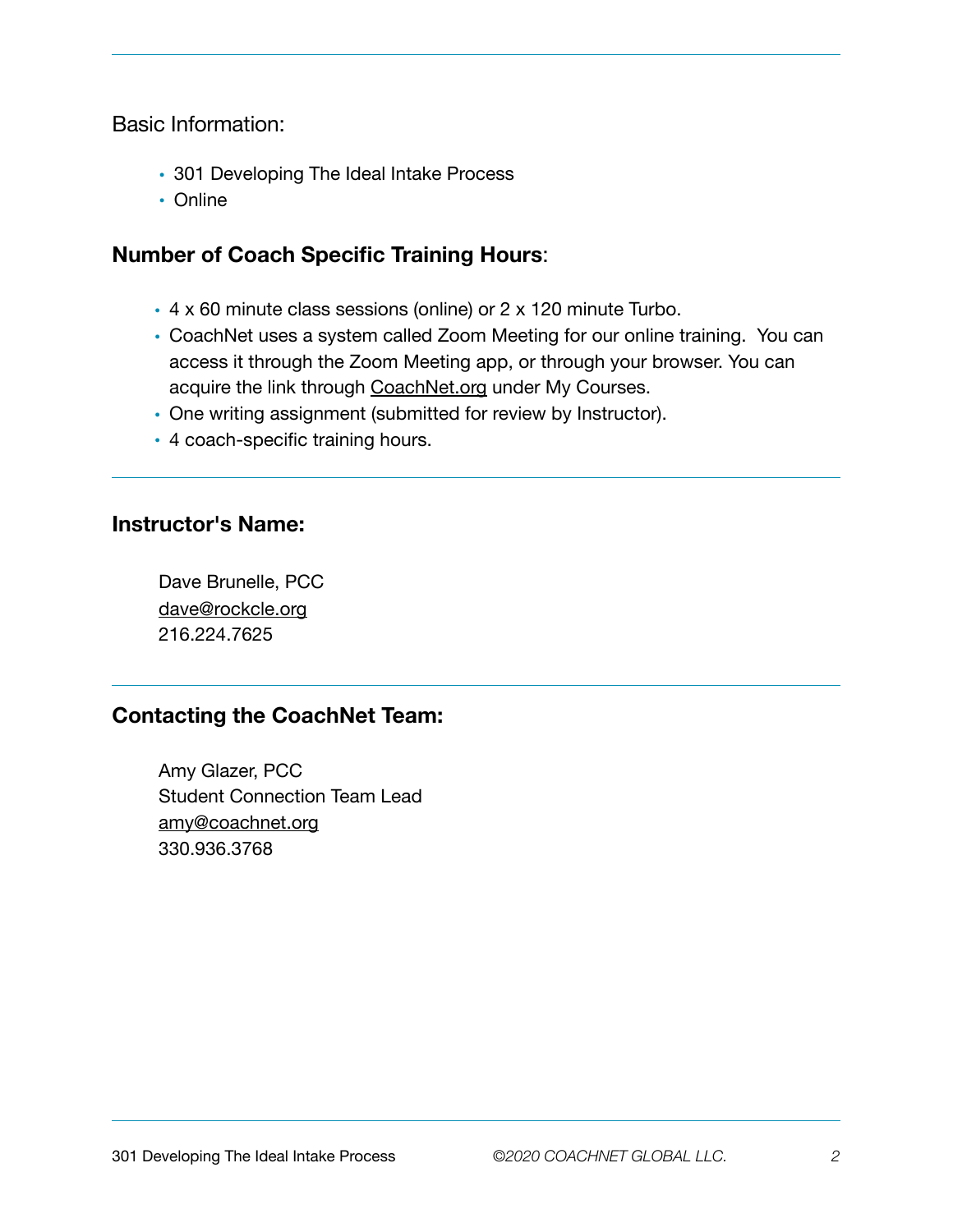## **Website Description:**

One of the hardest lessons for a coach to learn is who you can coach and who you can't. Any experienced coach will tell you that it's often about saying no to the client who just isn't a fit.

High impact coaches do a lot of the work to ensure their coaching is effective BEFORE the coaching relationship even begins. In this course, learn what it takes to give your client the best possible relationship for effectiveness. We'll discuss what effective intake processes do and how you can launch coaching relationships that work every time out.

# **Course Objectives:**

The objectives for this course are:

- Understand the full coach development arc as CoachNet applies it
- Equip yourself with a basic skill set for informal & formal coaching
- Experience the ICF Core Competencies and Code of Ethics
- Conduct formal and informal coaching conversations and begin to understand formal coaching relationships

# **Required Student Resources:**

To successfully complete 301 Developing The Ideal Intake Process you will need:

- A reliable internet connection
- A reliable telephone
- A copy of the 301 Developing The Ideal Intake Process Participant's Sessions Guide
- An email address
- Word processing software to submit final assignments in Microsoft Word format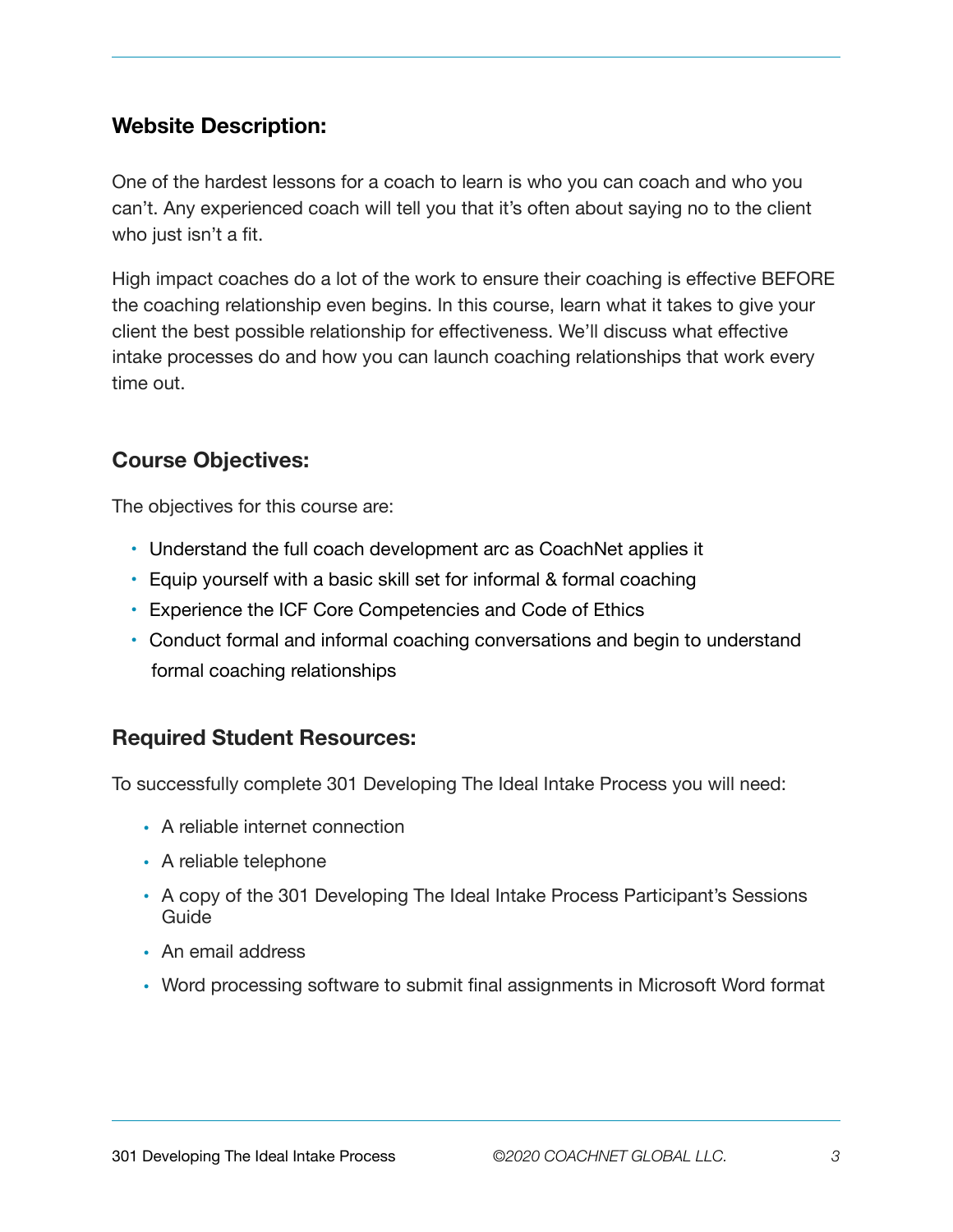# **Course Schedule/Outline/Calendar of Events:**

301 Developing The Ideal Intake Process follows one of two formats: online for 4 - 60 minute sessions, online for two 2 hour sessions. Both formats include follow up assignments.

301 Developing The Ideal Intake Process begins online 3-5 times per year on average.

*Course Outline:* 

| Session | <b>Class Focus</b>                | <b>Follow Up Assignment</b>           |
|---------|-----------------------------------|---------------------------------------|
|         | 1 Ensuring Effectiveness          |                                       |
|         | 2 What Intake Does                |                                       |
|         | 3 Communicating about<br>Coaching |                                       |
|         | 4 Contracting/Covenanting         | Journal Assignment (15-45<br>Minutes) |

All assignments must be submitted to the Instructor within 30 days of the final class.

## **Criteria for Grading:**

301 Developing The Ideal Intake Process is conducted on a pass/fail basis.

You will pass 301 Developing The Ideal Intake Process if:

- You attend the required 75% of live course sessions and participate in class discussions
- You listen to the recordings of missed session
- You submit your writing assignments demonstrating comprehension and application of the material